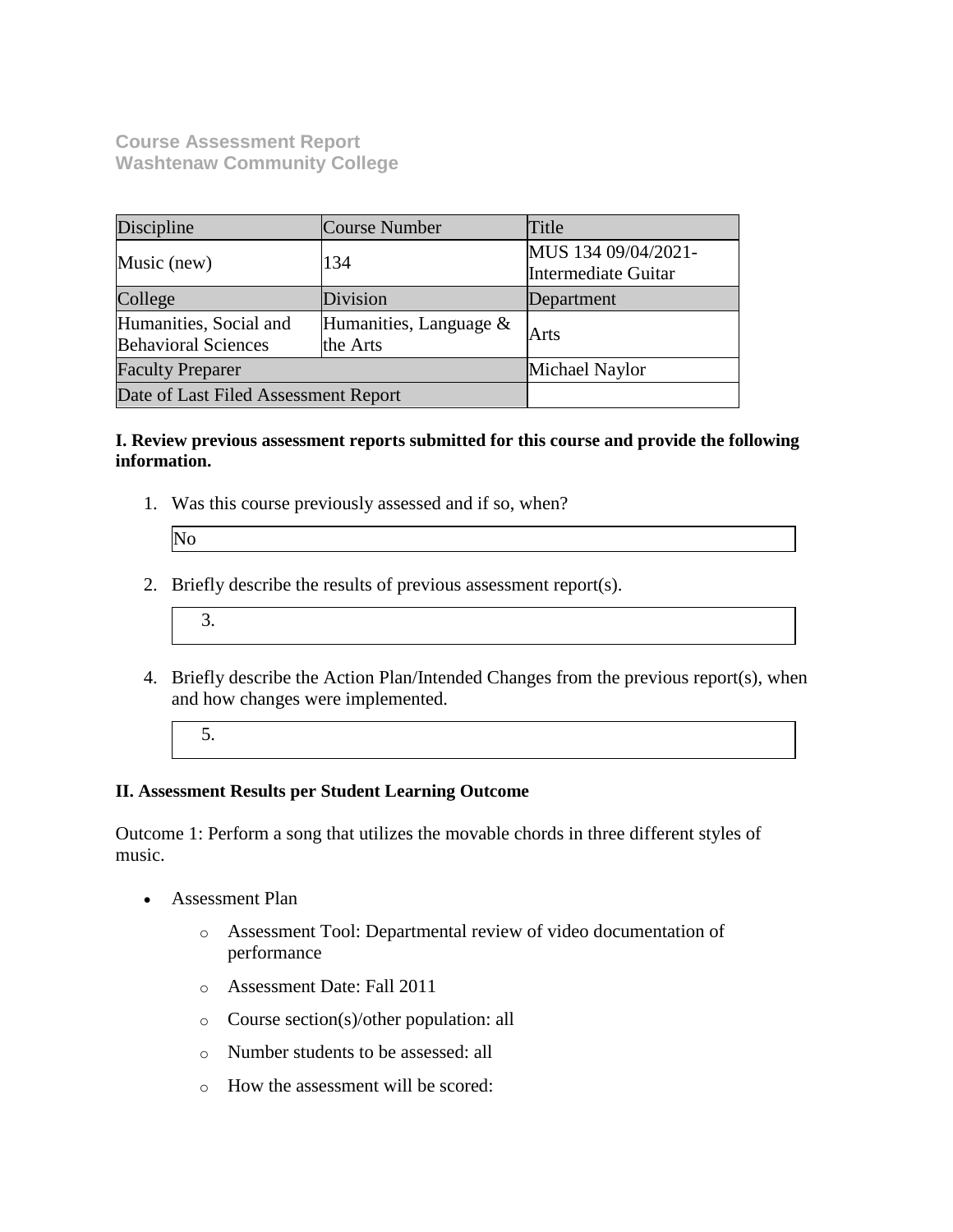- o Standard of success to be used for this assessment:
- o Who will score and analyze the data:
- 1. Indicate the Semester(s) and year(s) assessment data were collected for this report.

| Fall (indicate years below) below) | Winter (indicate years) | SP/SU (indicate years)<br>below) |
|------------------------------------|-------------------------|----------------------------------|
| 2020                               | 2021                    |                                  |

2. Provide assessment sample size data in the table below.

| # of students enrolled | # of students assessed |
|------------------------|------------------------|
| -lf                    |                        |

3. If the number of students assessed differs from the number of students enrolled, please explain why all enrolled students were not assessed, e.g. absence, withdrawal, or did not complete activity.

We will also add one of one student for Winter 2021. This is a cross-listed class and rarely has more than 2-3 per semester. A total of five students were assessed.

4. Describe how students from all populations (day students on campus, DL, MM, evening, extension center sites, etc.) were included in the assessment based on your selection criteria.

All students in all sections were assessed.

5. Describe the process used to assess this outcome. Include a brief description of this tool and how it was scored.

Each outcome was scored on a 4-point rubric at  $1$  (25%),  $2$  (50%),  $3$  (75%) and (100%) of accomplishment. All students were assessed by virtual/video Zoom performance. Performance assessment rubrics were developed by dividing each criteria into four measurable components. The standard of success stated that 70% of the students would score 75% or higher.

6. Briefly describe assessment results based on data collected for this outcome and tool during the course assessment. Discuss the extent to which students achieved this learning outcome and indicate whether the standard of success was met for this outcome and tool.

#### Met Standard of Success: Yes

All five students performed all three diverse song chord progressions. All students scored a 4 (100%) and achieved this learning outcome. The standard of success was met by 100% of students.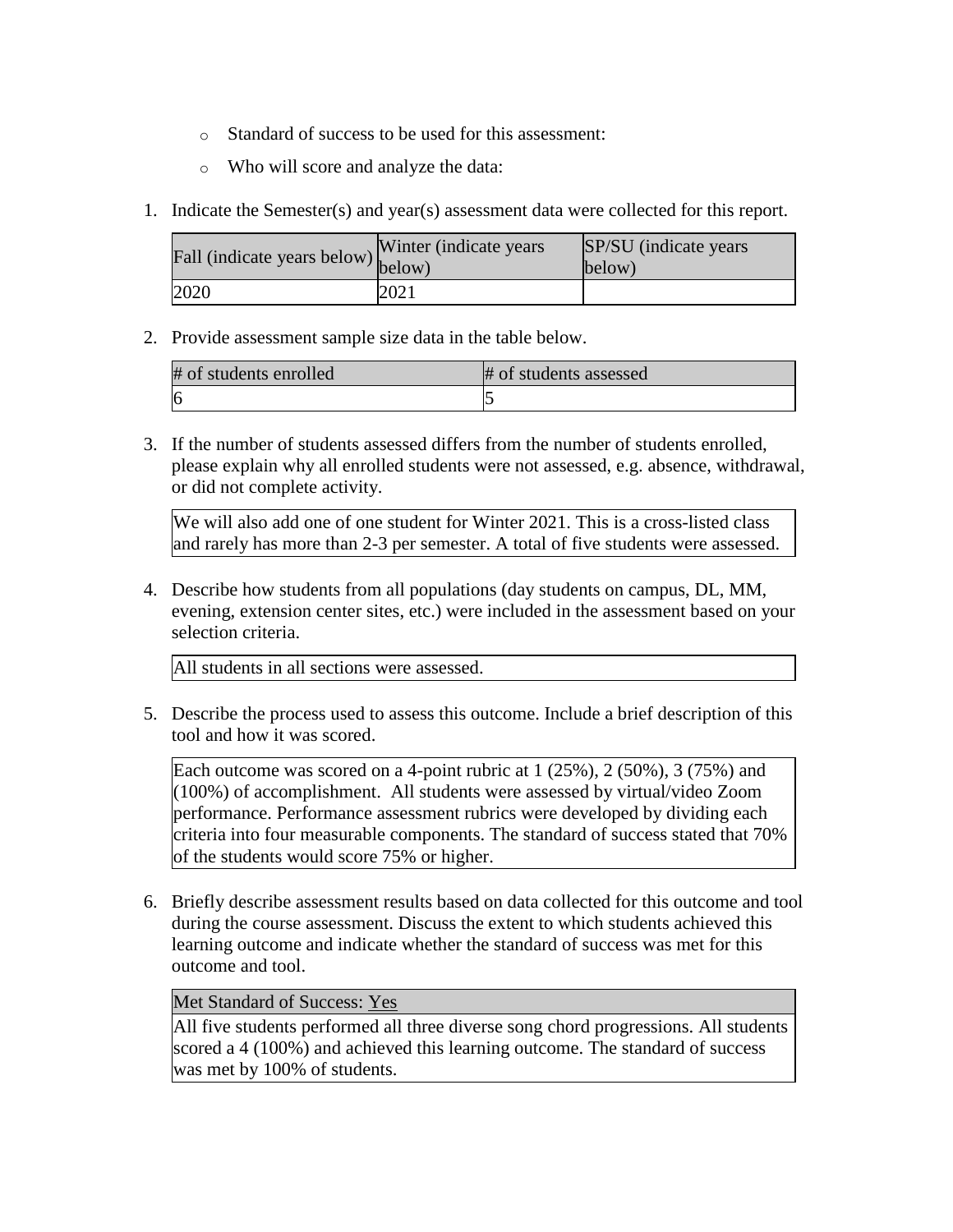7. Based on your interpretation of the assessment results, describe the areas of strength in student achievement of this learning outcome.

That each student was able to meet this outcome shows excellent instruction. The three chord formats were pop-anthem, blues, and variation on I IV V I.

8. Based on your analysis of student performance, discuss the areas in which student achievement of this learning outcome could be improved. If student met standard of success, you may wish to identify your plans for continuous improvement.

We think the bar could be set a bit higher... that they have to also perform a variation of one of the learned progressions without prior preparation. Also, greater variation in keys should be prescribed so that students are forced to apply the knowledge to more diverse keys.

Outcome 2: Perform the melody to a song.

- Assessment Plan
	- o Assessment Tool: Departmental review of video documentation of performance
	- o Assessment Date: Fall 2011
	- o Course section(s)/other population: all
	- o Number students to be assessed: all
	- o How the assessment will be scored:
	- o Standard of success to be used for this assessment:
	- o Who will score and analyze the data:
- 1. Indicate the Semester(s) and year(s) assessment data were collected for this report.

| Fall (indicate years below) below) | Winter (indicate years) | SP/SU (indicate years)<br>below) |
|------------------------------------|-------------------------|----------------------------------|
| 2020                               | 2021                    |                                  |

2. Provide assessment sample size data in the table below.

| # of students enrolled | # of students assessed |
|------------------------|------------------------|
| 16                     |                        |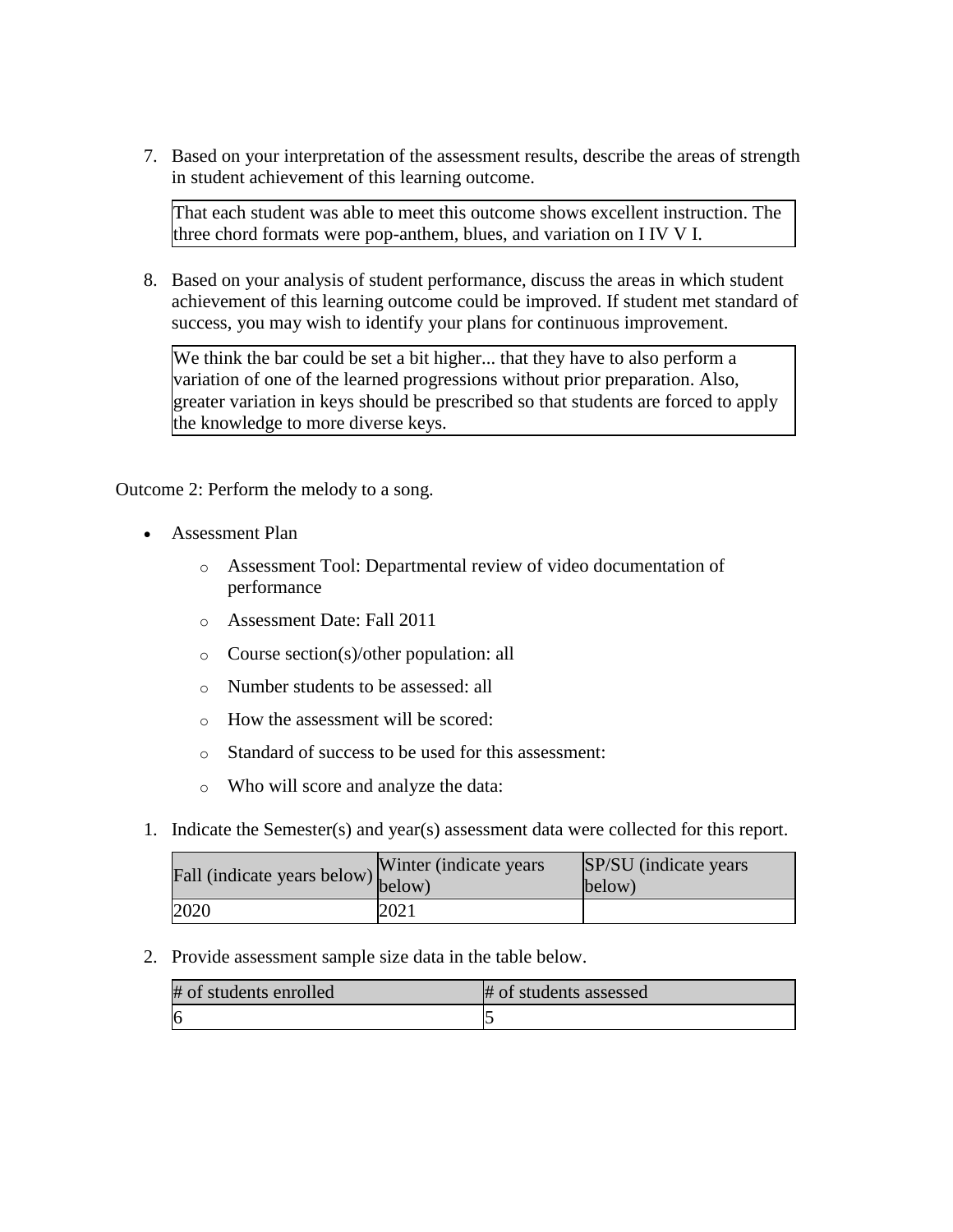3. If the number of students assessed differs from the number of students enrolled, please explain why all enrolled students were not assessed, e.g. absence, withdrawal, or did not complete activity.

We will also add one of one student for Winter 2021. This is a cross-listed class and rarely has more than 2-3 per semester. A total of five students were assessed.

4. Describe how students from all populations (day students on campus, DL, MM, evening, extension center sites, etc.) were included in the assessment based on your selection criteria.

All students in all sections were assessed.

5. Describe the process used to assess this outcome. Include a brief description of this tool and how it was scored.

Each outcome was scored on a 4-point rubric at  $1$  (25%),  $2$  (50%),  $3$  (75%) and  $(100%)$  of accomplishment. All students were assessed by virtual/video Zoom performance. Performance assessment rubrics were developed by dividing each criteria into four measurable components. The standard of success stated that 70% of the students would score 75% or higher.

6. Briefly describe assessment results based on data collected for this outcome and tool during the course assessment. Discuss the extent to which students achieved this learning outcome and indicate whether the standard of success was met for this outcome and tool.

Met Standard of Success: Yes

Four students scored 4.0 (100%) and one student scored 3.5 (87.5%). All students were able to satisfactorily perform the melody (lead line) to requirements. 100% of all students scored 75% or better. The standard of success was met for this outcome and tool.

7. Based on your interpretation of the assessment results, describe the areas of strength in student achievement of this learning outcome.

All students were able perform melodies (lead guitar lines). The given melodies were indicative of current popular music practices.

8. Based on your analysis of student performance, discuss the areas in which student achievement of this learning outcome could be improved. If student met standard of success, you may wish to identify your plans for continuous improvement.

We think each student should also self-select a melody of a genre linked to their future performance goals and perform that at well, to include a motivation for achievement in the assessment.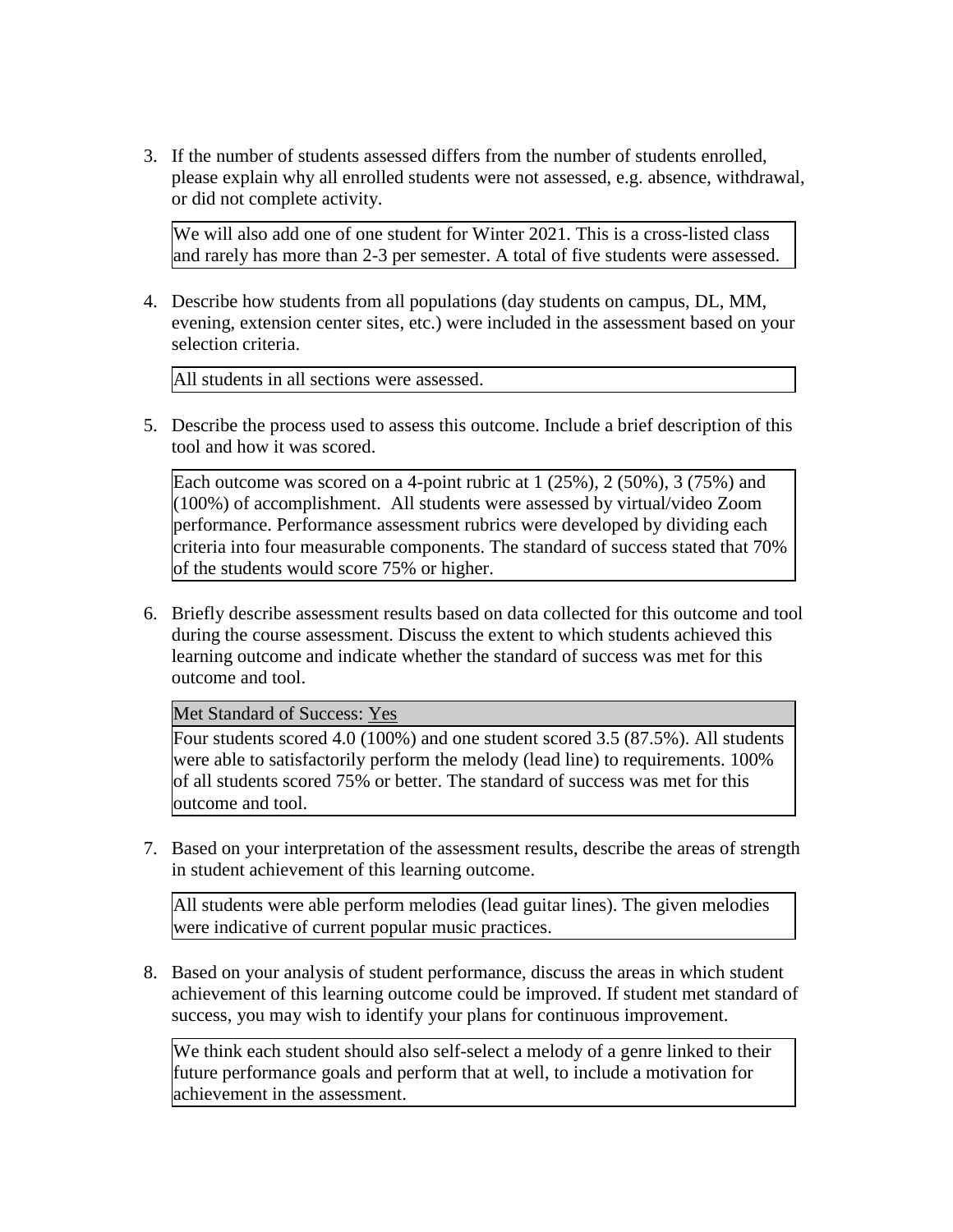Outcome 3: Play the Major, Minor, Pentatonic and blues scales.

- Assessment Plan
	- o Assessment Tool: Departmental review of video documentation of performance
	- o Assessment Date: Fall 2011
	- o Course section(s)/other population: all
	- o Number students to be assessed: all
	- o How the assessment will be scored:
	- o Standard of success to be used for this assessment:
	- o Who will score and analyze the data:
- 1. Indicate the Semester(s) and year(s) assessment data were collected for this report.

| Fall (indicate years below) below) | Winter (indicate years) | SP/SU (indicate years)<br>below) |
|------------------------------------|-------------------------|----------------------------------|
| 2020                               | 2021                    |                                  |

2. Provide assessment sample size data in the table below.

| # of students enrolled | # of students assessed |
|------------------------|------------------------|
| <sup>6</sup>           |                        |

3. If the number of students assessed differs from the number of students enrolled, please explain why all enrolled students were not assessed, e.g. absence, withdrawal, or did not complete activity.

We will also add one of one student for Winter 2021. This is a cross-listed class and rarely has more than 2-3 per semester. A total of five students were assessed.

4. Describe how students from all populations (day students on campus, DL, MM, evening, extension center sites, etc.) were included in the assessment based on your selection criteria.

All students in all sections were assessed.

5. Describe the process used to assess this outcome. Include a brief description of this tool and how it was scored.

Each outcome was scored on a 4-point rubric at  $1$  (25%),  $2$  (50%),  $3$  (75%) and (100%) of accomplishment. All students were assessed by virtual/video Zoom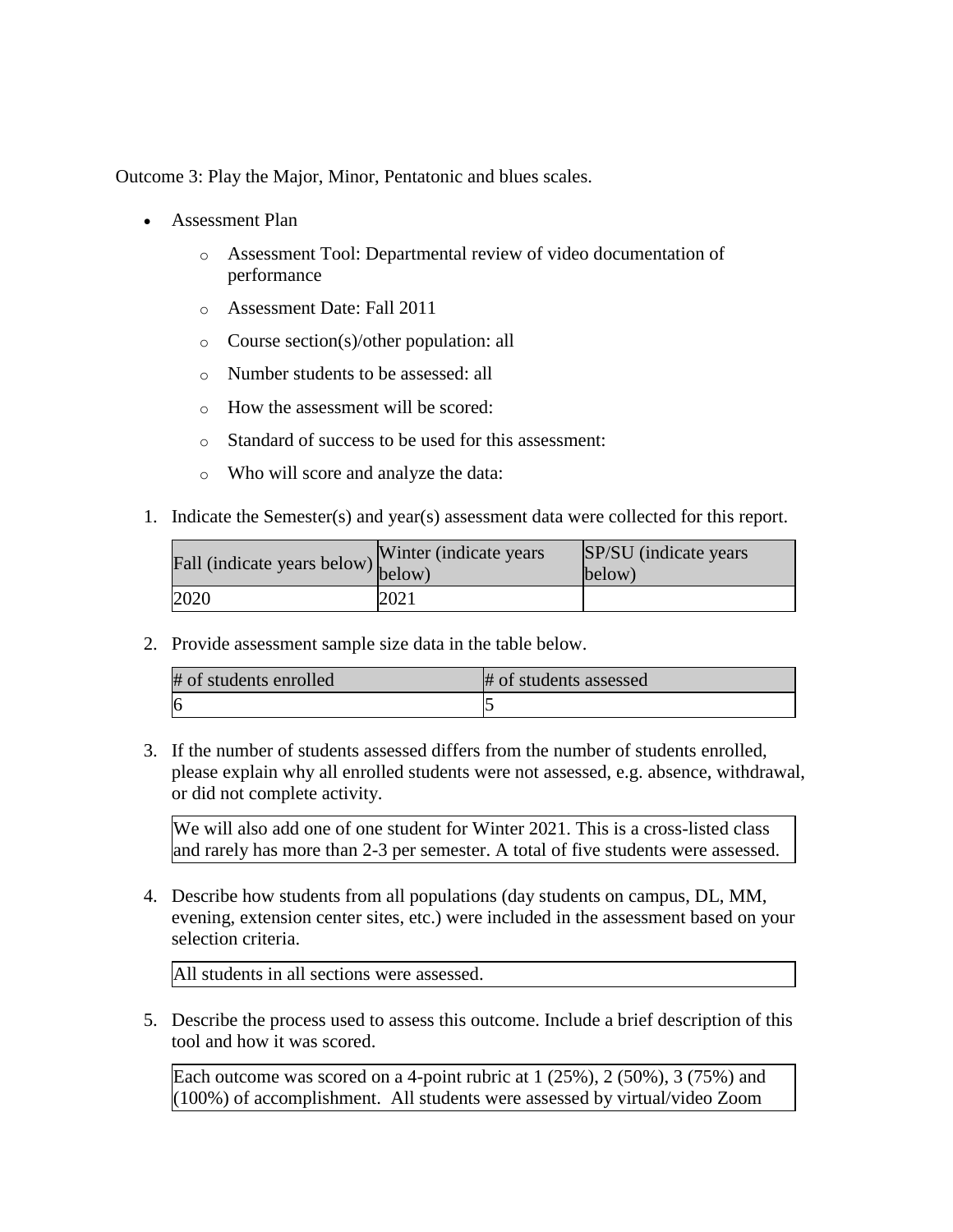performance. Performance assessment rubrics were developed by dividing each criteria into four measurable components. The standard of success stated that 70% of the students would score 75% or higher.

6. Briefly describe assessment results based on data collected for this outcome and tool during the course assessment. Discuss the extent to which students achieved this learning outcome and indicate whether the standard of success was met for this outcome and tool.

Met Standard of Success: Yes

Three students scored 3.5 (87.5%) based on eight scales to perform (they were unable to perform 1 scale) the other two students were able to play all (4.0 or 100%). The standard of success was achieved for this outcome. 100% of students scored 75% or better.

7. Based on your interpretation of the assessment results, describe the areas of strength in student achievement of this learning outcome.

All students achieved this outcome, which is actually fairly stringent.

8. Based on your analysis of student performance, discuss the areas in which student achievement of this learning outcome could be improved. If student met standard of success, you may wish to identify your plans for continuous improvement.

Other than how many keys can be tested (should students be able to perform all keys), this requirements seems mostly fine as is. Random selection of keys vs. pre-declared varieties of keys might challenge students even more. Note: guitarists however, mostly use similar fingering patterns for diverse keys.

Outcome 4: Demonstrate an improvised guitar solo.

- Assessment Plan
	- o Assessment Tool: Departmental review of video documentation of performance
	- o Assessment Date: Fall 2011
	- o Course section(s)/other population: all
	- o Number students to be assessed: all
	- o How the assessment will be scored:
	- o Standard of success to be used for this assessment:
	- o Who will score and analyze the data: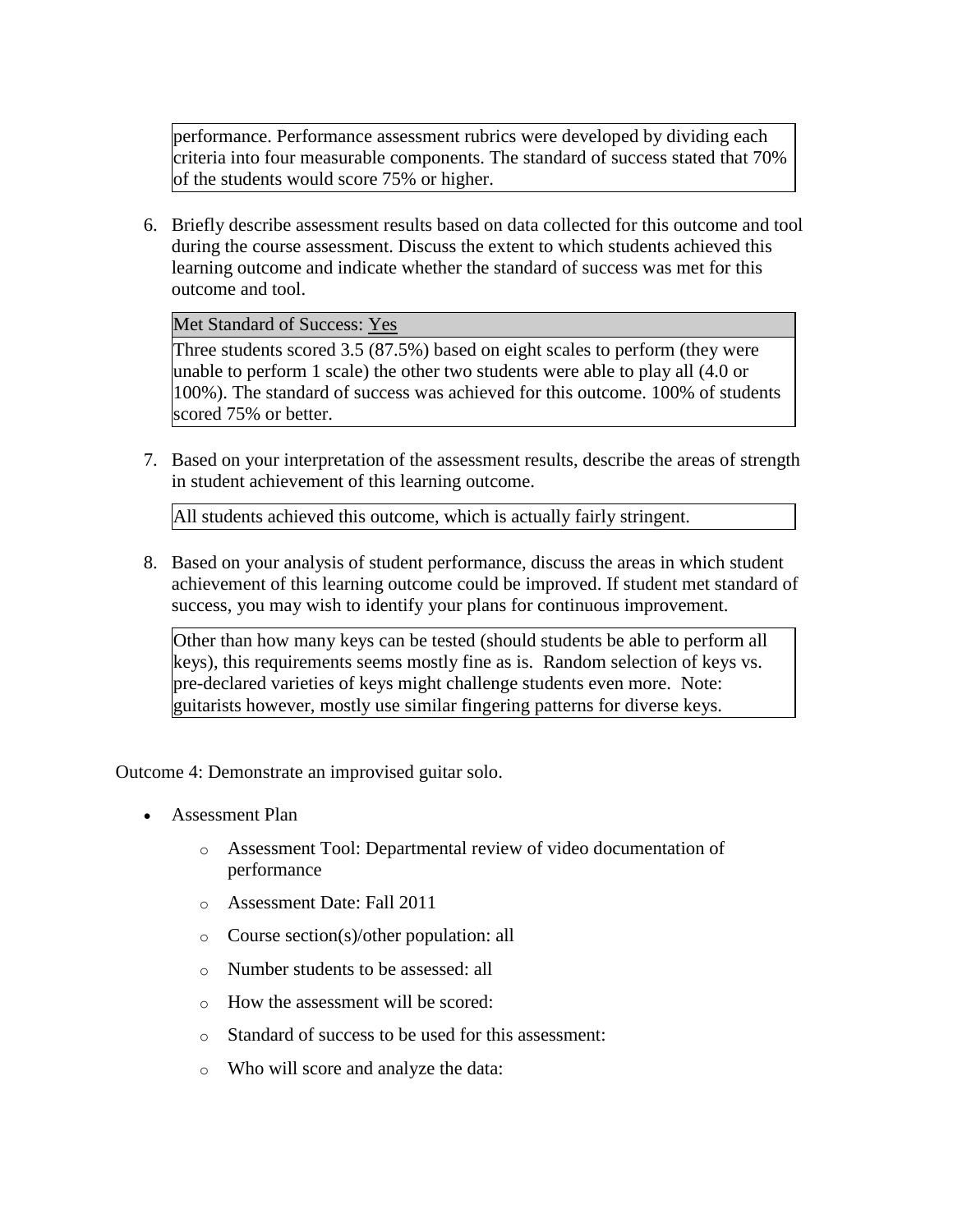1. Indicate the Semester(s) and year(s) assessment data were collected for this report.

| Fall (indicate years below) below) | Winter (indicate years) | SP/SU (indicate years)<br>below) |
|------------------------------------|-------------------------|----------------------------------|
| 2020                               | 2021                    |                                  |

2. Provide assessment sample size data in the table below.

| # of students enrolled | # of students assessed |
|------------------------|------------------------|
| 16                     |                        |

3. If the number of students assessed differs from the number of students enrolled, please explain why all enrolled students were not assessed, e.g. absence, withdrawal, or did not complete activity.

We will also add one of one student for Winter 2021. This is a cross-listed class and rarely has more than 2-3 per semester. A total of five students were assessed.

4. Describe how students from all populations (day students on campus, DL, MM, evening, extension center sites, etc.) were included in the assessment based on your selection criteria.

All students in all sections were assessed.

5. Describe the process used to assess this outcome. Include a brief description of this tool and how it was scored.

Each outcome was scored on a 4-point rubric at  $1$  (25%),  $2$  (50%),  $3$  (75%) and (100%) of accomplishment. All students were assessed by virtual/video Zoom performance. Performance assessment rubrics were developed by dividing each criteria into four measurable components. The standard of success stated that 70% of the students would score 75% or higher.

6. Briefly describe assessment results based on data collected for this outcome and tool during the course assessment. Discuss the extent to which students achieved this learning outcome and indicate whether the standard of success was met for this outcome and tool.

## Met Standard of Success: Yes

Four students (80%) were able to meet the requirement of improvising over an instructor-selected chord progressions. 80% (4/5) of students were able to score 75% or better. The standard of success was met for this outcome and tool.

7. Based on your interpretation of the assessment results, describe the areas of strength in student achievement of this learning outcome.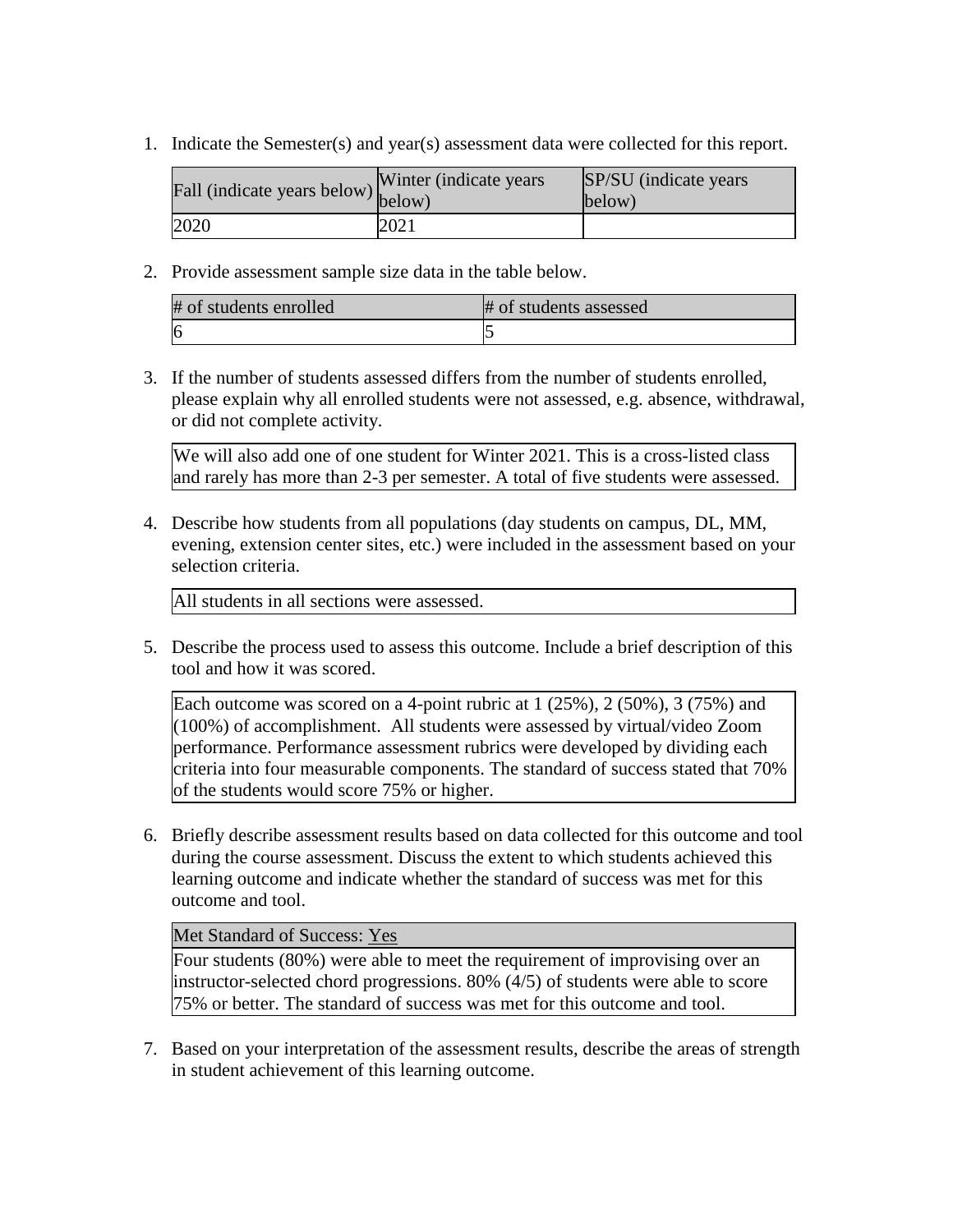Students were asked to select from one of the chord progression options. They were able to improvise over a progression. The students did well overall.

8. Based on your analysis of student performance, discuss the areas in which student achievement of this learning outcome could be improved. If student met standard of success, you may wish to identify your plans for continuous improvement.

Students might be encouraged to improvise over all the required progression types and their scores of proficiency averaged. For example, scores of proficiency for four chord progressions could be added and divided by 4.

## **III. Course Summary and Intended Changes Based on Assessment Results**

1. Based on the previous report's Intended Change(s) identified in Section I above, please discuss how effective the changes were in improving student learning.

This course was not previously assessed.

2. Describe your overall impression of how this course is meeting the needs of students. Did the assessment process bring to light anything about student achievement of learning outcomes that surprised you?

This course is cross-listed with Guitar 133 (Beginning Guitar). The diversity of abilities (beginning to advanced) in a single course is always a challenge. As this is due to WCC enrollment number requirements, we feel students are learning as individually adaptable as is possible. When we structure the semester more specifically to the outcomes (not allowing for as much flexibility), we get a variation of success: some become more disciplined (and therefore learn more/are more successful) and some feel less personally engaged and able to bring in their unique interests. Greater variation in allowing for student input in selection of pieces / genre might help achieve this balance.

3. Describe when and how this information, including the action plan, was or will be shared with Departmental Faculty.

As soon as I submit this, the assessment will be shared. We are saving this information and will send it by email to all current instructors, although we've already discussed these goals and challenges.

- Intended Change Description of the Rationale Implementation Date Date Course **Assignments** Students will likely Individualization in have a set standard  $\begin{array}{c} \text{max} \\ \text{all} \\ \text{curses--based} \end{array}$  2022
- 4.

Intended Change(s)